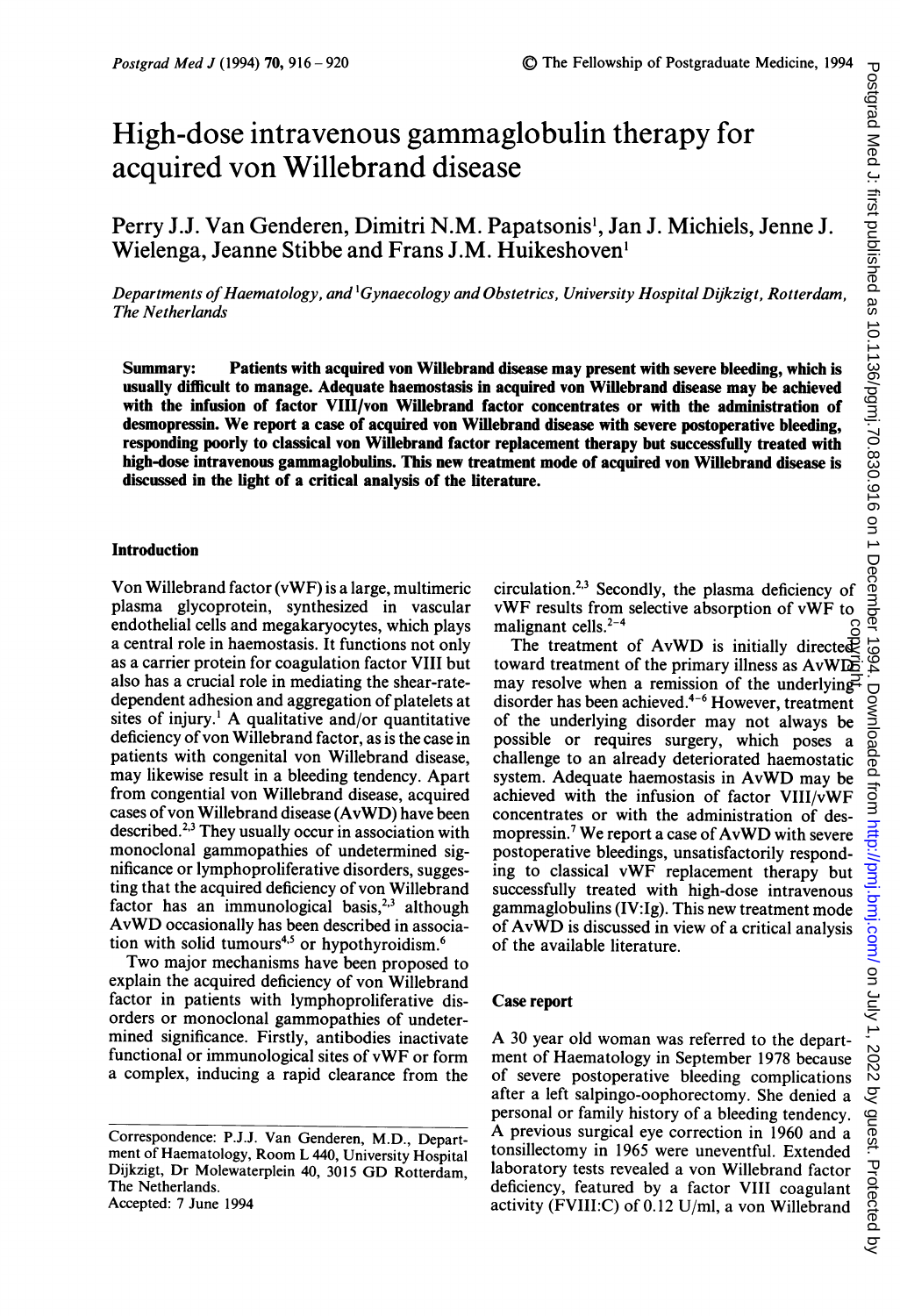factor antigen (vWF:Ag) of less than  $0.10$  U/ml, a ristocetin cofactor activity (vWF:RCF) of less than 0.12 U/ml and a prolonged Ivy bleeding time in excess of 15 minutes, which was associated with an IgG  $\kappa$  monoclonal gammopathy of 8 g/l (3% bone marrow plasma cells). Mixing experiments of patient's plasma with normal pooled plasma did not reveal an inhibitor directed to either factor VIII or vWF. A right salpingectomy in May <sup>1981</sup> because of a ruptured endometriosis cyst and a surgical reposition in September 1982 of a fractured olecranon were uneventful after preventive cryoprecipitate infusions. The period October 1982-August 1993 was uneventful.

A re-evaluation of the monoclonal gammopathy in August 1993 revealed a progression of the monoclonal paraprotein to a multiple myeloma (a monoclonal cytoplasmic IgG K-positive plasma cell population, compromising 34% of the bone marrow cells; osteolytic lesions of the skull; total serum IgG 14.6 g/l). In October 1993 she presented with postmenopausal blood loss. Laboratory tests revealed an Ivy bleeding time $> 15$  minutes, FVIII:C 0.87 U/ml, vWF:Ag 0.38 U/ml, vWF: RCF 0.11 U/ml, collagen binding activity (vWF: CBA) 0.05 U/ml (normal range for all vWF-related parameters  $0.60 - 1.40$  U/ml) and an abnormal multimeric pattern of vWF. A diagnostic curettage under coverage of a factor VIII/vWF concentrate (Haemate  $P^{TM}$ , Behring, Germany) revealed atypical endometrial hyperplasia with focal suspicion on adenocarcinoma. The preventative administration of desmopressin was contraindicated in this patient because of hypertension. A subsequent total abdominal hysterectomy and right oophorectomy (pathologic examination of the uterus revealed no malignancy) was complicated by postoperative bleeding despite preventive infusions of Haemate  $P^{TM}$ . Adequate haemostasis could be obtained with Haemate P<sup>TM</sup> but required frequent infusions and high dosages (up to 4,000 IU every 2 hours) due to a functional inactivation and rapid clearance of infused vWF. We therefore instituted an alternative but empirical treatment with high-dose (1 g/kg bodyweight) intravenous gammaglobulin (Central Laboratory for the Blood Transfusion Services, Amsterdam), which is devoid of any vWF activity, for <sup>3</sup> consecutive days.

### **Results**

Infusion of 4,000 units of the factor VIII/vWF concentrate Haemate PTm resulted in a short-lived rise of the vWF-related activities FVIII:C, vWF:Ag, vWF:RCF and vWF:CBA, with decreased half-life times of  $1-2$  hours (Figure 1). Ivy bleeding times (BT) normalized transiently. In



Figure <sup>1</sup> The effect of repeated infusions of a factor VIII/vWF concentrate (Haemate P™) on von Willebrand factor-related parameters in acquired von Willebrand disease. The estimated half-life time of infused vWF is  $1-2$  hours (normal  $8-12$  hours<sup>7</sup>).  $O = FVIII:C;$  $\bullet$  = vWF:Ag;  $\Delta$  = vWF:RCF;  $\bullet$  = vWF:CBA. Note low functional vWF:CBA as compared with vWF:Ag concentration.

contrast, infusion of high-dose gammaglobulins induced a long-term rise of vWF-related activities and normalization of Ivy BT (Figure 2). The FVIII:C, vWF:Ag, vWF:RCF, and vWF:CBA peaked on the sixth day after institution of gammaglobulin therapy at  $>$  4.00 U/ml,  $>$  4.00 U/ml, 4.62 U/ml and  $>$  4.00 U/ml, respectively. From day 6 all vWF-related activities slowly declined in two weeks to the clearly deficient values observed on admission. During this interval bleeding did not recur. The high preinfusion values for all vWFrelated parameters are caused by frequent dosages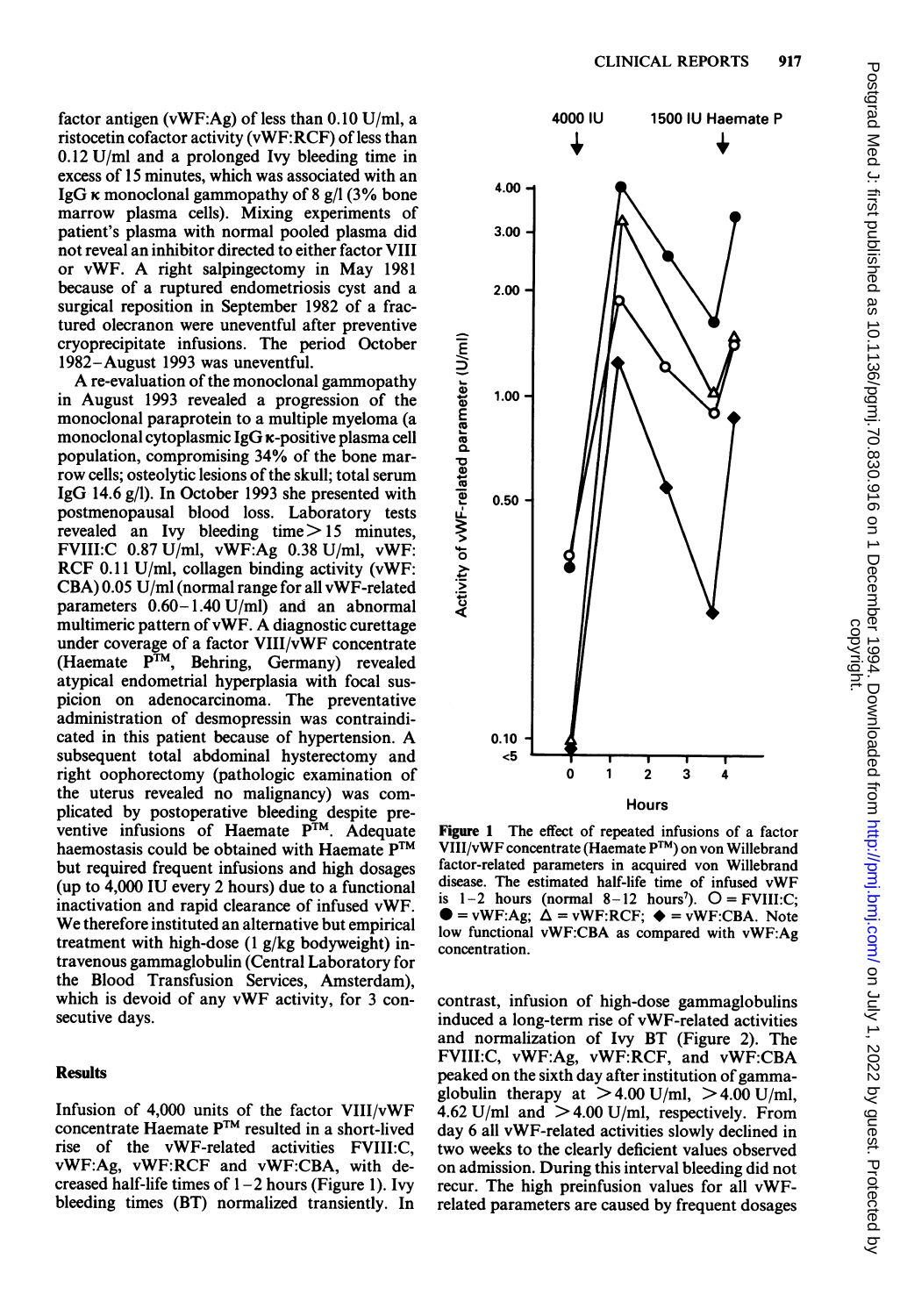| Author                            | patients Sex (<br>Number of |    | Age                     | <b>Clinical symptoms</b><br>years) on admission                            | Underlying<br>disorder                                                     | <b>Inhibitor</b><br>present | gammaglobulins<br>Dosage          | Maximum effecı<br>$\left( days\right)$ | Duration effect |
|-----------------------------------|-----------------------------|----|-------------------------|----------------------------------------------------------------------------|----------------------------------------------------------------------------|-----------------------------|-----------------------------------|----------------------------------------|-----------------|
| Delannoy and Saillez <sup>8</sup> |                             | щ  | 42                      | Severe haemorrhage after<br>two periods of epistaxis<br>dental extraction, | Monoclonal IgG<br>paraprotein                                              | s.<br>Z                     | $0.4$ g/kg/day,<br>5 days         | $5 - 10$                               | 18 days         |
| Macik et al.9                     | $\mathbf{\Omega}$           | Σ  | 76                      | No bleeding symptoms                                                       | Monoclonal IgG K<br>paraprotein                                            | Yes                         | l g/kg/day,<br>2 days             | $4 - 8$                                | 21 days         |
|                                   |                             | ⋝  | 80                      | Gastrointestinal bleeding                                                  | Splenic lymphoma                                                           | ż                           | g/kg/day, 2 days                  | ۰                                      | 6 months        |
| Hillyer et al. <sup>10</sup>      |                             | Σ  | $\overline{5}$          | Intermittent gastro-<br>intestinal bleeding                                | Monoclonal IgG<br>paraprotein                                              | s.<br>Z                     | $100 g/day$ ,<br>2 days           | s.<br>Z                                | 1.5 month       |
| Ballard et al. <sup>11</sup>      |                             | μ. | 74                      | Continuous melaena                                                         | Monoclonal IgG K<br>paraprotein                                            | ž                           | l g/kg/day,<br>2 days             | $\mathrel{\sim}$                       | 30 days         |
| Gross et $al.^{12}$               |                             | Σ  | \$6                     | No bleeding symptoms                                                       | paraprotein (12 g/l)<br>Monoclonal IgG K                                   | ž                           | l g/kg/day,<br>2 days             |                                        | 21 days         |
| Castaman et al. <sup>13</sup>     |                             | ⋝  | 8                       | Chronic melaena                                                            | paraprotein (9.3 g/l)<br>Monoclonal IgG A                                  | ž                           | l g/kg/day,<br>2 days             |                                        | 15 days         |
| Delmer et al. <sup>14</sup>       |                             | Σ  | 47                      | haemoptysis<br>Recurrent                                                   | Bronchus carcinoma,<br>paraprotein (7.2 g/l)<br>monoclonal $\lg G \lambda$ | ż                           | $0.4$ $g/kg/day$ .<br>8 days      | $\mathbf{\hat{z}}$                     | 12 days         |
| White and Chisholm <sup>15</sup>  |                             | Σ  | 72                      | Gross melaena                                                              | Monoclonal IgG K,<br>paraprotein                                           | ž                           | 24 g/day,<br>5 days               | s.<br>Z                                | 16 weeks        |
| van Genderen et al. <sup>16</sup> |                             | Σ  | $\overline{\mathbf{S}}$ | nasopharyngeal bleedings<br>Gastrointestinal and                           | non-Hodgkin lymphoma<br>Monoclonal IgG $\lambda$<br>paraprotein (5 g/l)    | Yes                         | $\frac{1}{3}$ $\frac{g}{kg}$ day, | $3 - 6$                                | 16 days         |

Table I Clinical studies of intravenous gammaglobulins in acquired von Willebrand's disease (AvWD)

 $N.S. = not stated.$ 

I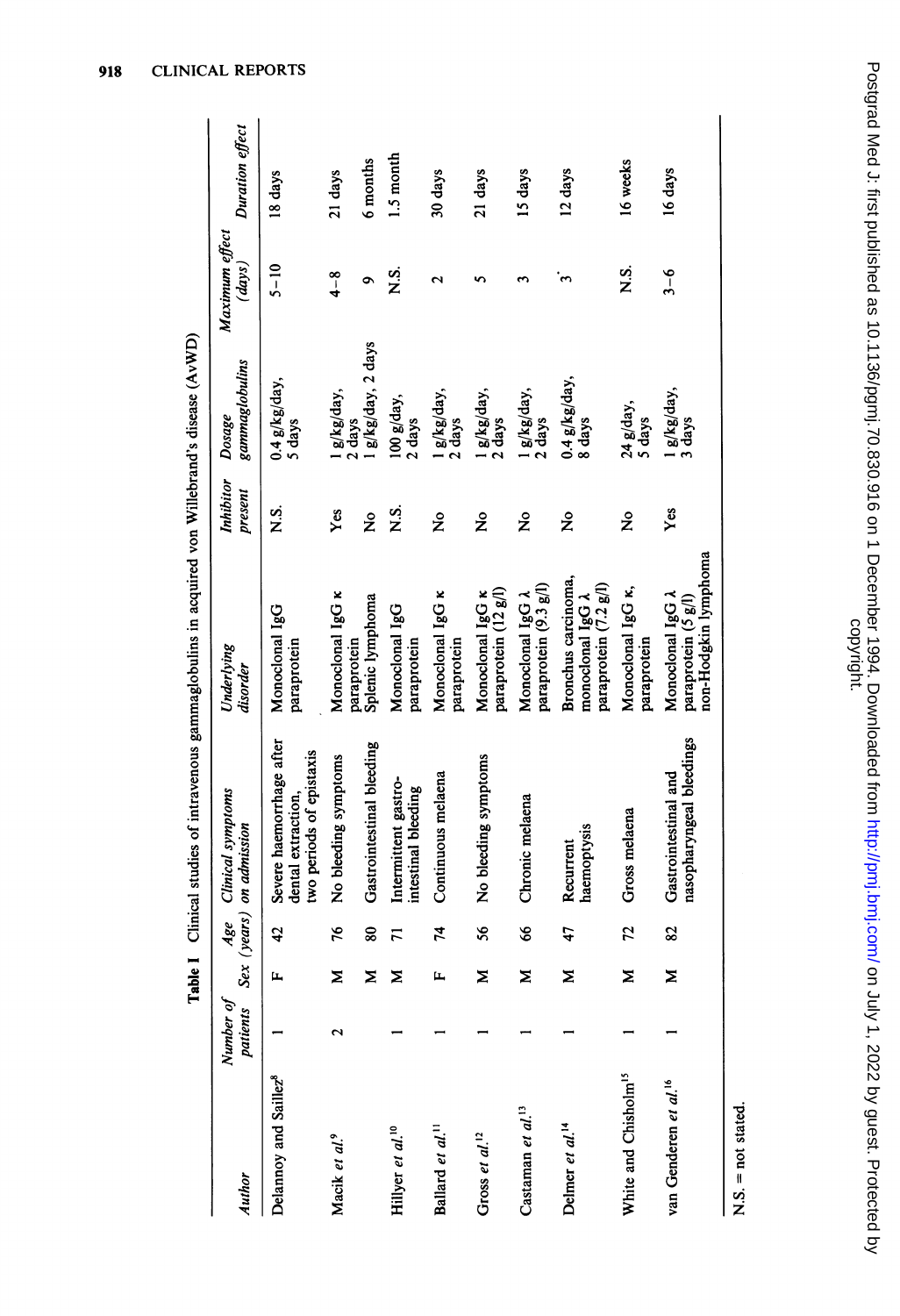

Figure 2 The effect of high-dose intravenous gammaglobulin (IV:Ig) therapy on Ivy bleeding times (BT) and von Willebrand factor-related parameters in acquired von Willebrand disease. Gammaglobulin was administered in a dose of <sup>1</sup> g/kg bodyweight for 3 consecutive days (indicated by the arrows). The high preinfusion activities of the vWF-related parameters are caused by frequent infusions of Haemate P<sup>TM</sup> to secure haemostasis on the day prior to the institution of gammaglobulin therapy. The normal range for Ivy bleeding time and activities of vWF are indicated by the broken lines in the upper and lower figure, respectively. For key to symbols, see legend for Figure 1.

of Haemate  $P^{TM}$  to secure haemostasis on the day prior to the administration of high-dose intravenous gammaglobulins.

## **Discussion**

The patient presented illustrates the beneficial effect of high-dose intravenous gammaglobulin in the management of bleeding episodes in AvWD, insufficiently responding to infusions of a factor VIII/vWF concentrate. It is unlikely that the beneficial and long-lasting effect of high-dose gammaglobulin therapy on vWF-related activities are caused by the infusion of factor VIII/vWF concentrates on the day prior to institution of gammaglobulin therapy given the decreased halflife time of  $1-2$  hours of infused vWF in this patient (the normal half-life time of infused vWF is  $8-12$  hours<sup>7</sup>). Although *in vitro* mixing  $8-12$  hours<sup>7</sup>). Although *in vitro* mixing experiments of patient's plasma with normal pooled plasma, in order to demonstrate an inhibitor directed to factor VIII or vWF, did not reveal significant inactivation of the vWF-related activities, the decreased half-life time of infused vWF in vivo is very suggestive for the presence of <sup>a</sup> circulating anti-vWF inhibitor. This inhibitor probably forms a complex with plasma von Willebrand factor with inactivating functional sites on vWF in vivo and inducing <sup>a</sup> rapid clearance of these vWF-inhibitor complexes from the circulation by the mononuclear phagocytic systems.

Using CD-ROM assisted search of the published literature of 1988-1993, <sup>10</sup> additional AvWD patients (two females, eight males; ranging in age from 42 to 82 years), summarized in Table I, were identified in whom high-dose intravenous gammaglobulin therapy was successful. $8-16$  All patients had a monoclonal paraprotein or lymphoproliferative disorder as underlying disease, which emphasizes the presumed immunological aetiology of the acquired von Willebrand factor deficiency. An in vitro demonstrable inhibitor directed to vWF as a possible explanation for the acquired coagula-